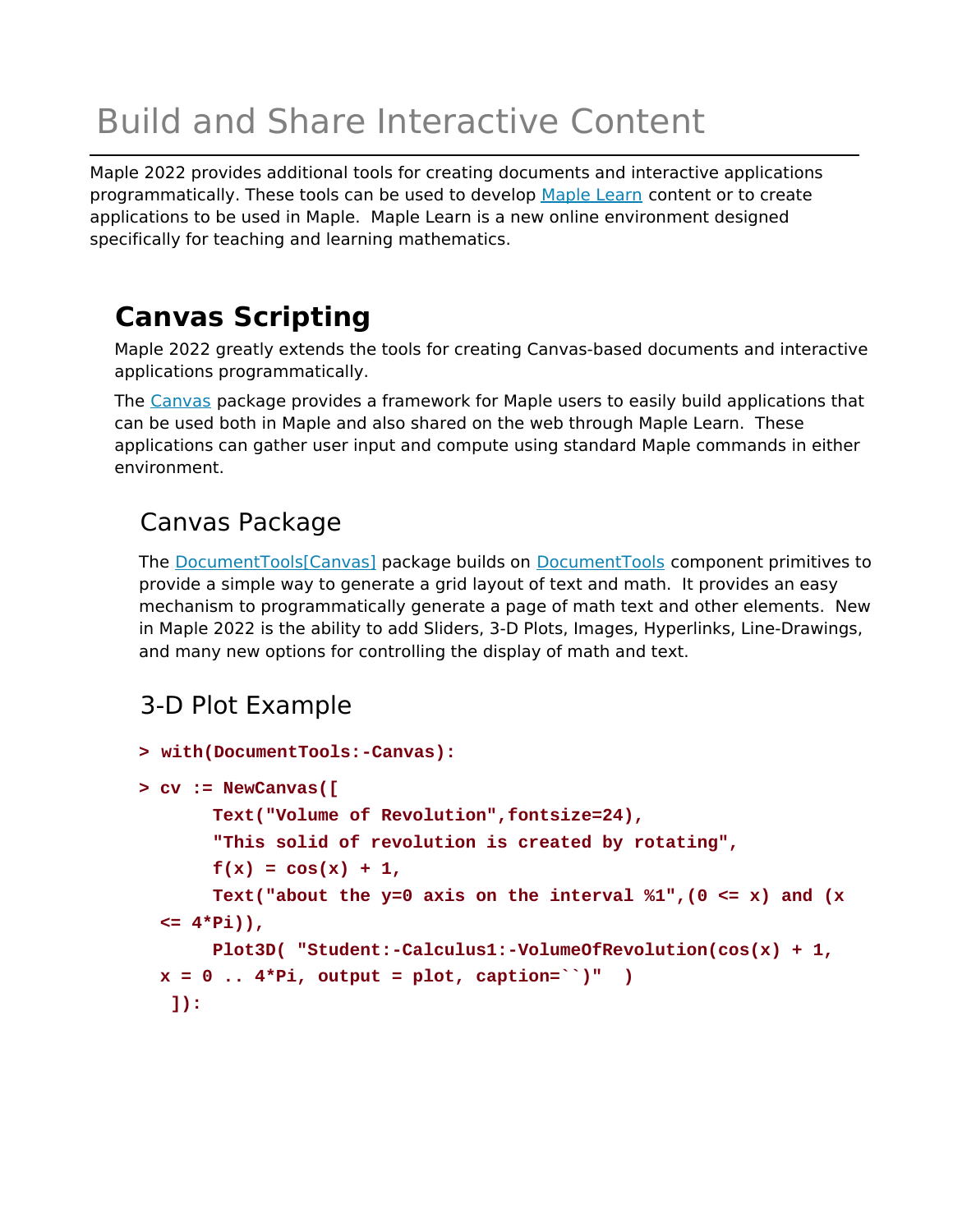#### **> ShowCanvas(cv);**

Volume of Revolution

This solid of revolution is created by rotating

 $f(x) = cos(x) + 1$ 

about the y=0 axis on the interval  $0 \le x \le 4\pi$ 



#### Image Example

In this example we embed an image in the canvas. Note: To execute this code you must be logged into the MapleCloud; see the *Image* 

- command's help page for details.
- **>** *with DocumentTools*:-*Canvas* :
- $\Rightarrow$   $file := cat(kernelopts(datadir), "/images/antennas.jpg")$ :
- $\triangleright$  *cv*  $:=$  *NewCanvas* (["Sample Image", *Image* (*file*)]) :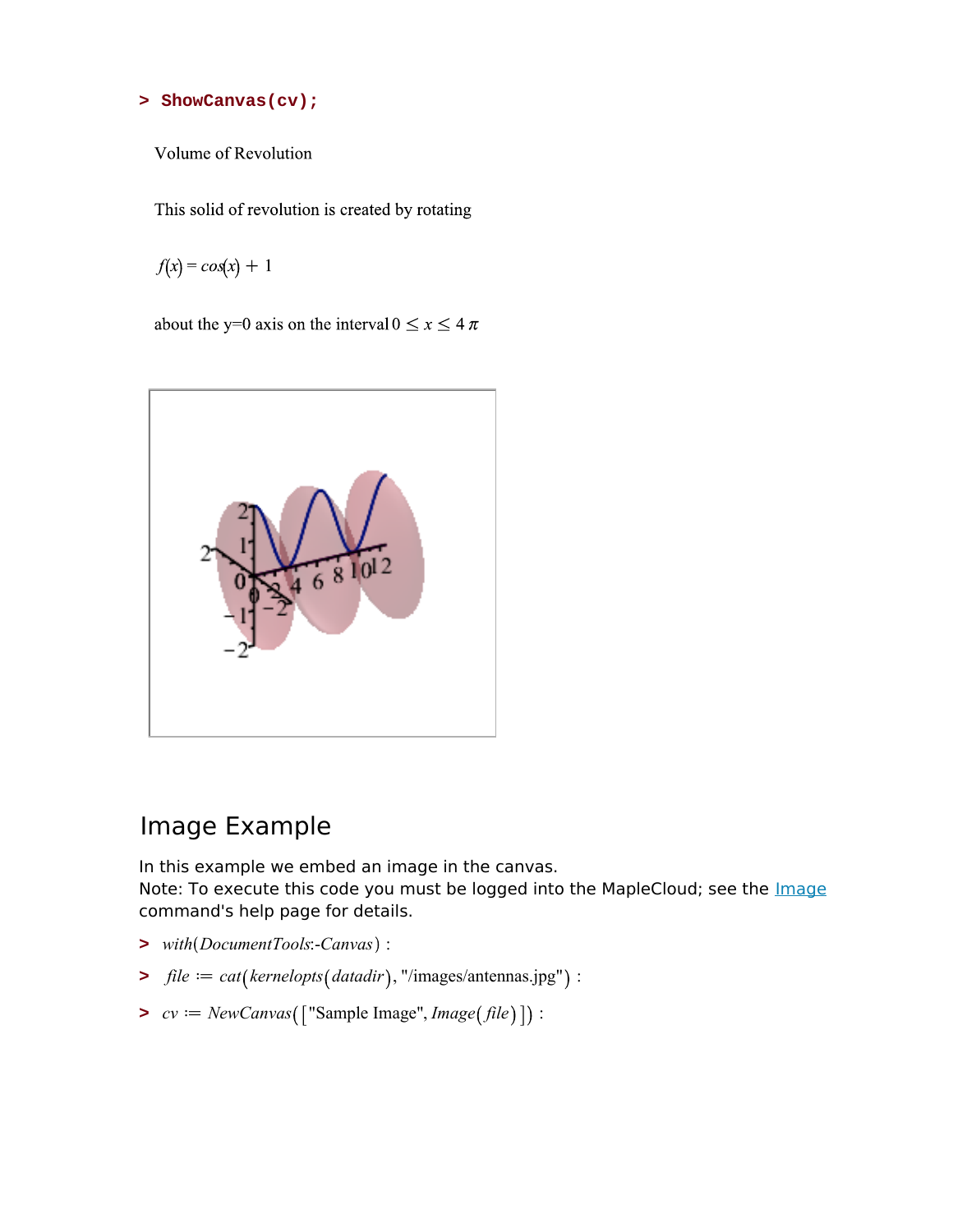**>** *ShowCanvas cv*

Sample Image



 The ShareCanvas command sends the canvas to Maple Learn and gives you a link to your document.

**>** *ShareCanvas cv*

https://learn.maplesoft.com/#/?d= OTCKBNLTJUKMAKLMCLFIDMBFMJLKJPDQCGJIOMPJCPIOAOFQHNNHERHGFUIRNOBNEKOMG **SMTIGCNKHETLJOLPIITMGKFMUMTONNN** 

### Interactive Example

In this example, we will define an application that allows user input and provides feedback. The UpdateStats procedure will run when a button is pressed. It will use the new GetElements command to extract specific pieces of the canvas, including an array of points as input to analyze, and named elements so they can be replaced with updated values.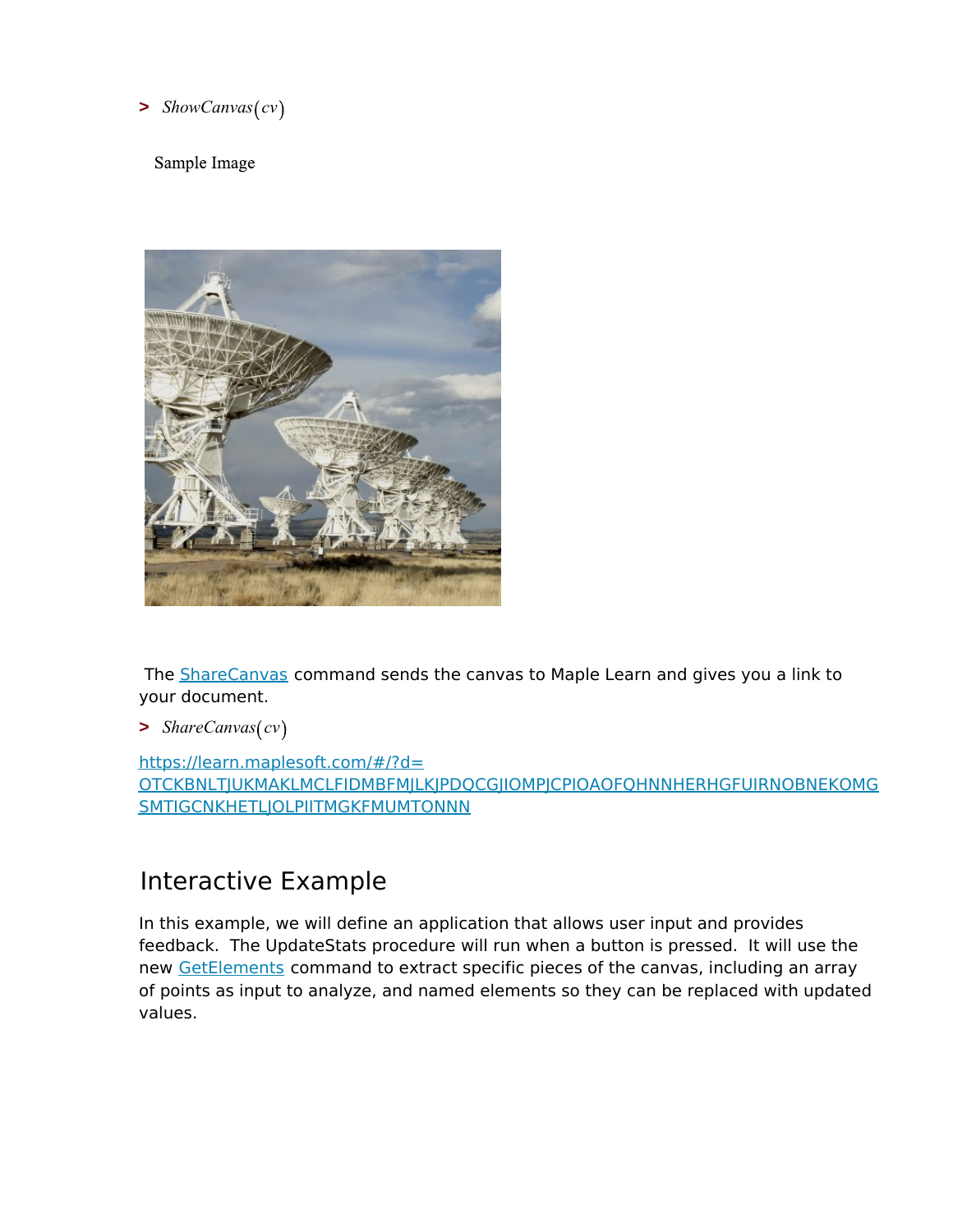```
1
2
3
4
5
6
7
8
9
10
11
12
13
14
15
16
17
18
19
20
21
22
23
24
25
26
27
28
29
30
31
32
33
34
   with(Statistics):
   with(DocumentTools:-Canvas):
   UpdateStats := proc( canvas )
        local data := GetElements(canvas,'custom'="Grades")[1]:-math;
       local data mean := Statistics:-Mean(data);
       local data variance := Statistics:-Variance(data);
        local X := RandomVariable(Normal(data_mean, sqrt(data_variance)));
        local P := DensityPlot(X, range = 0..100, thickness = 3, color=red)
   :
        local Q := Histogram(data, range = 0..100):
        local sc := Script();
        SetActive(sc,GetElements(canvas,"plot")[1]);
        SetPlot(sc, plots[display](P, Q) );
        SetActive(sc,GetElements(canvas,'custom'="mean")[1]);
       SetMath(sc,'mu'=data_mean);
        Annotate(sc,"mean");
        SetActive(sc,GetElements(canvas,'custom'="std")[1]);
        SetMath(sc,'sigma'=sqrt(data_variance));
       Annotate(sc,"standard deviation");
        ToString(sc);
   end proc:
   SampleGrades := [65, 68, 70, 97, 64, 73, 39, 69, 70, 65, 82, 71, 76, 60
   , 77, 86, 69, 71, 90, 74, 66, 75, 70, 80, 72, 82, 80, 79, 56, 74]:
   cv := NewCanvas( ["Normal Distribution of Grades",
                       "Grades:",
                       Math(SampleGrades,'custom'="Grades"),
                       StaticPlot(),
                       Math(sigma = sigma,'custom'="std"),
                       Math(mu = mu,'custom'="mean"),
                       ScriptButton("Calculate",UpdateStats,position=[500,50
   ])
```
] ):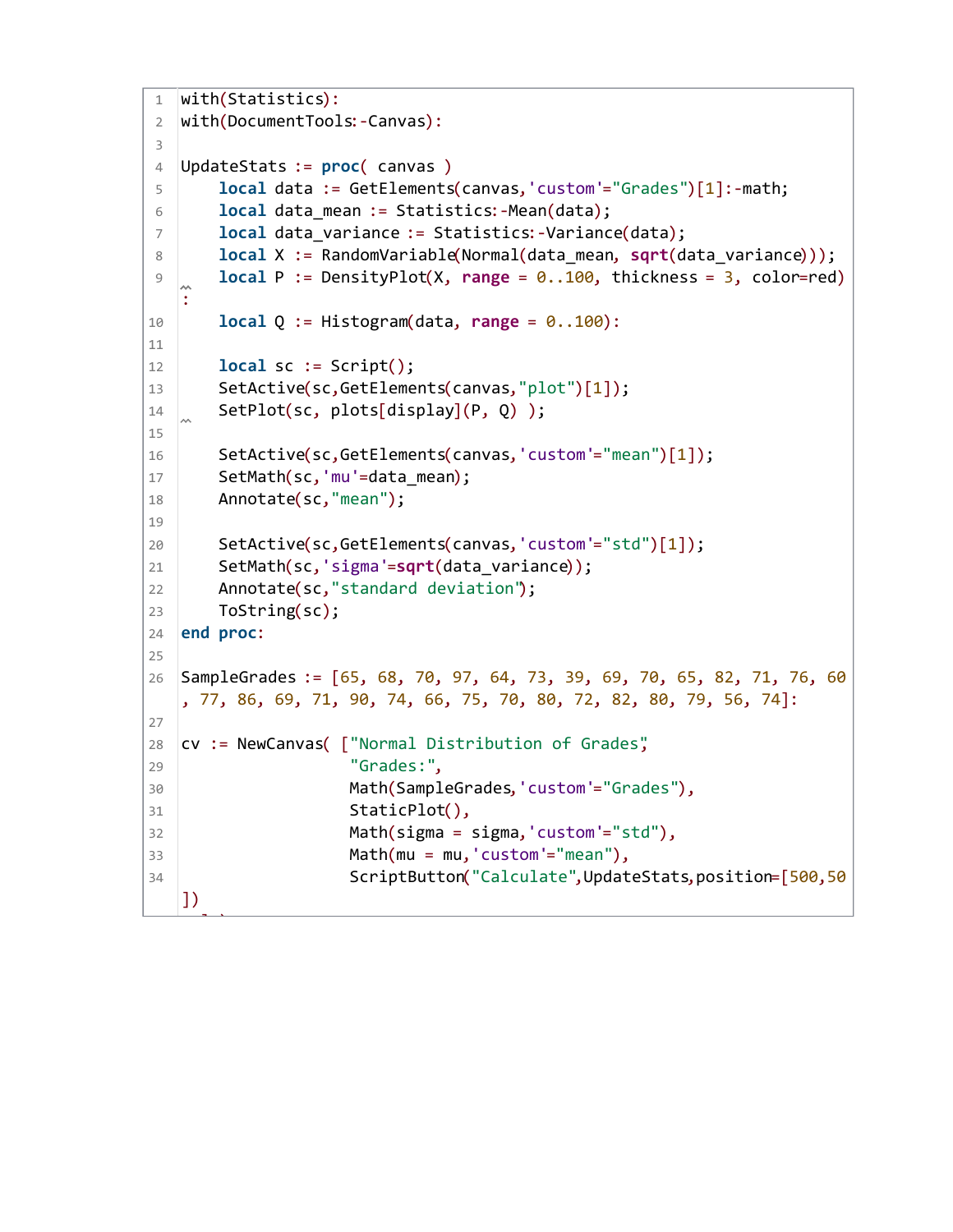**>** *ShowCanvas cv*

Normal Distribution of Grades

**Calculate** 

Grades:

[65, 68, 70, 97, 64, 73, 39, 69, 70, 65, 82, 71, 76, 60, 77, 86, 69, 71, 90, 74, 66, 75, 70, 80, 72, 82, 80, 79, 56, 74]



 $\sigma$  = 10.6878381844726338 standard deviation

 $\mu$  = 72.3333333333333286 mean

> New Math Entry Box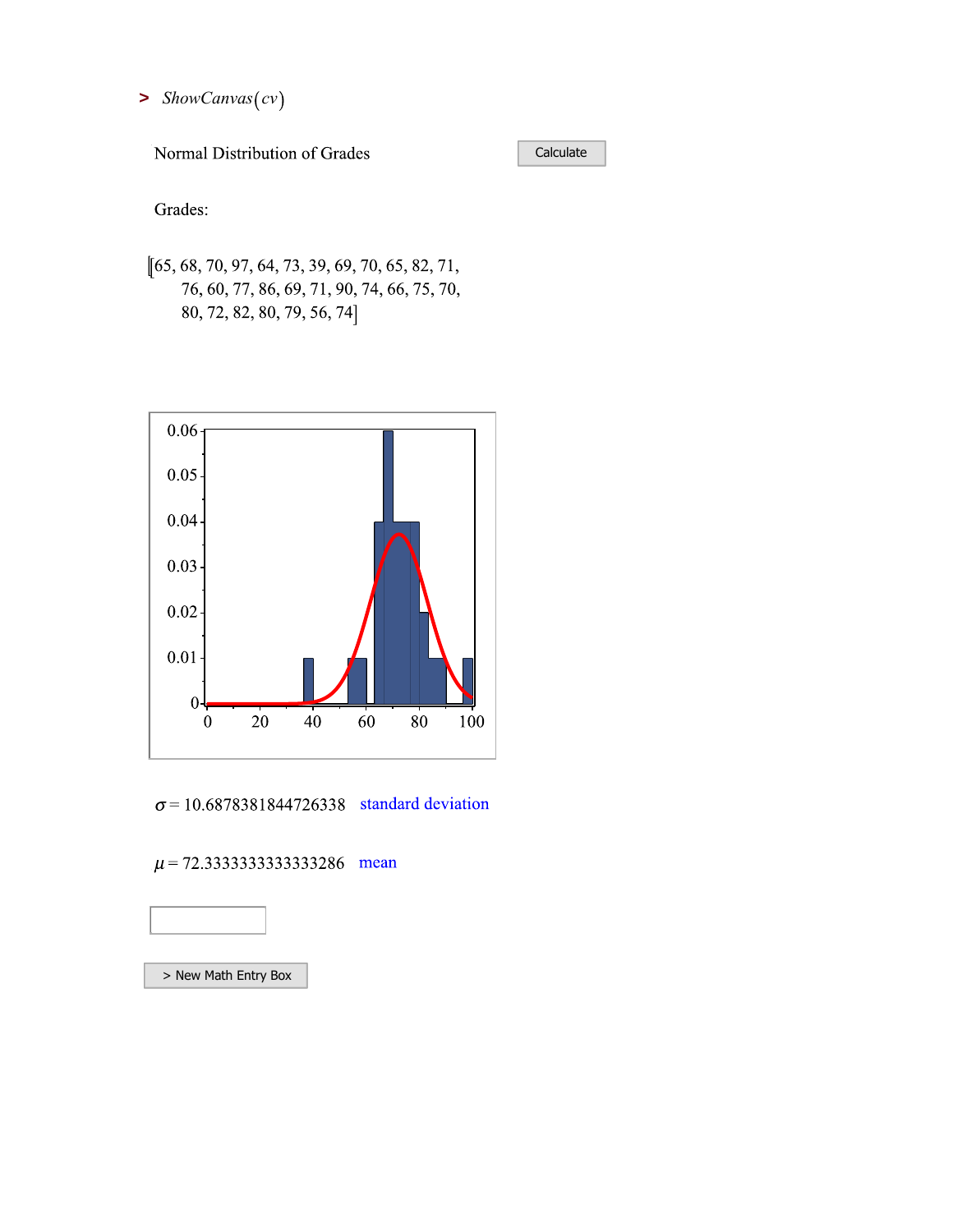To try this on the web using Maple Learn, execute:

**> ShareCanvas(cv);**

https://learn.maplesoft.com/#/?d= BNMSGTBOPRITAPETOFHTHSLKMKFQANDSKGBRBUOTCPNKDQJKAMOSNPHUHNIKEGHQDJ CPEPCLFOMOPUIUNKPGCPMRDQHKNHMLCOBU

### On-Click Events

The Plot element has a new "onclick" option, and the Button element has a new "onmoved" option. These can be used to react to events such as clicking on a plot or moving an image on a canvas. There is also a new hidden **State** element, which can be used to record behind the scenes values that don't need to be visible in the canvas.

In this example the user is asked to click on a plot to add points. When 2 or more points are set, the application will find a polynomial curve fit approximation and draw that on the plot too.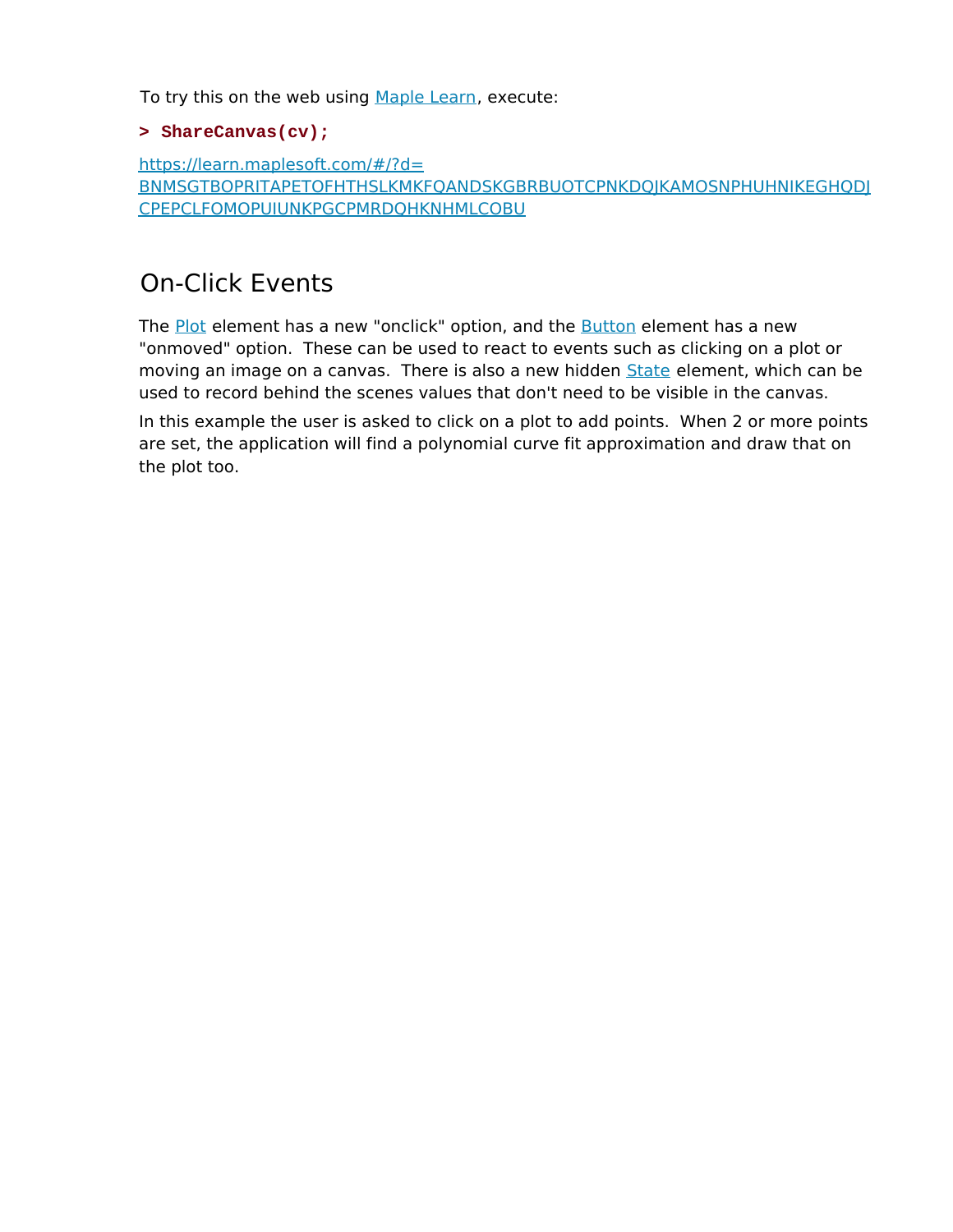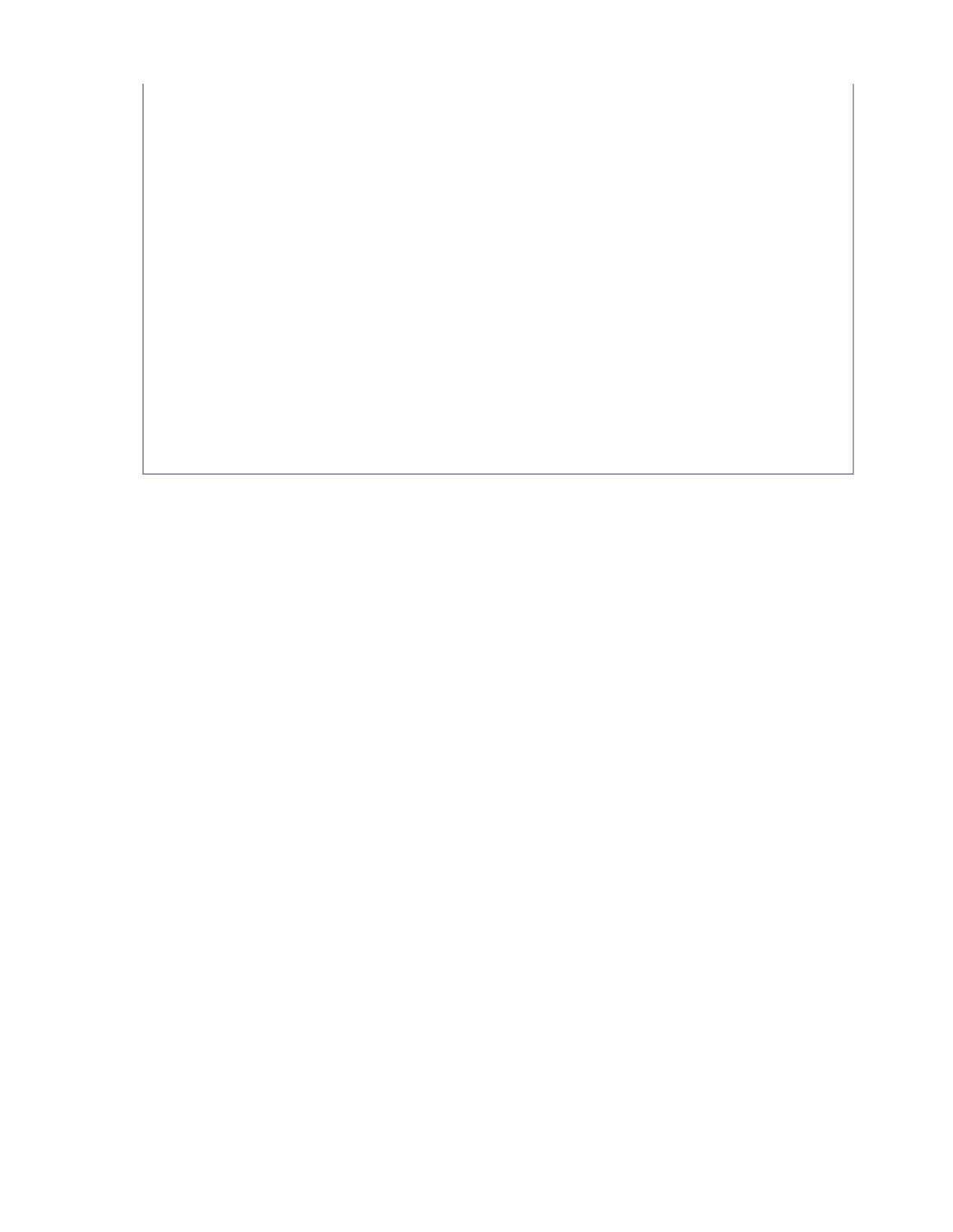ShowCanvas(cv, entrybox = false);

Curve Fitting - click on the plot to add points



Your curve looks like:

1.05350118755305178

 $+0.266264093627340770 x$ 

+  $0.00642071434340281411 x^2$ 

 $-0.0104951972740076789 x^3$ 

#### > ShareCanvas(cv);

https://learn.maplesoft.com/#/?d= <u>IOESANAGLRBIJUFMNQPRKGBMGKPIEODNBGGSCSEGOINMOIMFOOMODLILPIASNREKAKER</u> **CTHSEPIOIRGUAQCTIKLSCMCTOIAUFOIP**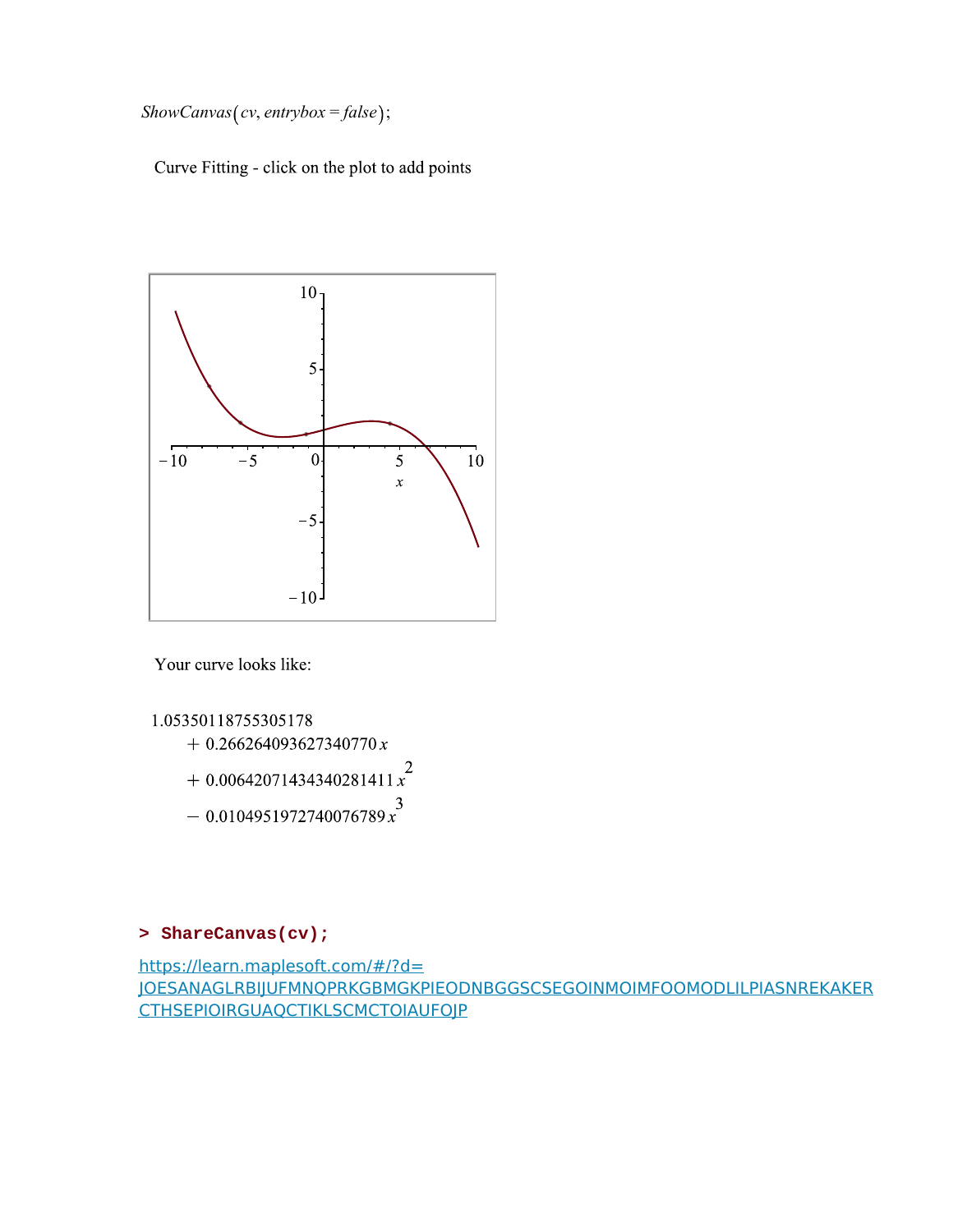## **Help with Math Problems**

The new IntPractice and DiffPractice commands extend the algorithm behind SolveFeedback to handle integrals and derivatives.

**>** *with Grading* :

> *IntPractice* 
$$
\left( \int x \cdot \sin(x) dx \right)
$$

Find this integral

Check Page

Please fill in your steps line by line.

 $\int x \sin(x) dx$ 

 $u = x$ 

**Substitution Step** 

 $v = \left| \sin(x) dx = -\cos(x) \right|$  Substitution Step

Ok

 $|du=1$ 

 $dv = \sin(x)$ Ok

$$
\int u \, dv = u \cdot v - \int v \, du \quad Ok
$$

$$
x \cdot (-\cos(x)) - \int (-\cos(x) \cdot 1) dx \quad \text{Ok}
$$

 $\overline{-x \cdot \cos(x) + \sin(x)}$  Ok

Almost there! Add constant of integration

> New Math Entry Box

This interactive example can also be shared via Maple Learn:

*IntPractice*  $\left(x \cdot \sin(x) \, dx, \text{'}output='link'\right)$ :

https://learn.maplesoft.com/#/?d=

ITFOMGBOPTOMCGMGLPBNLLKPHFEJERLHLOAJBOGMGKNGHLBQPLDLNIKQPSELBIJNKPLHLQKGFSLFKTO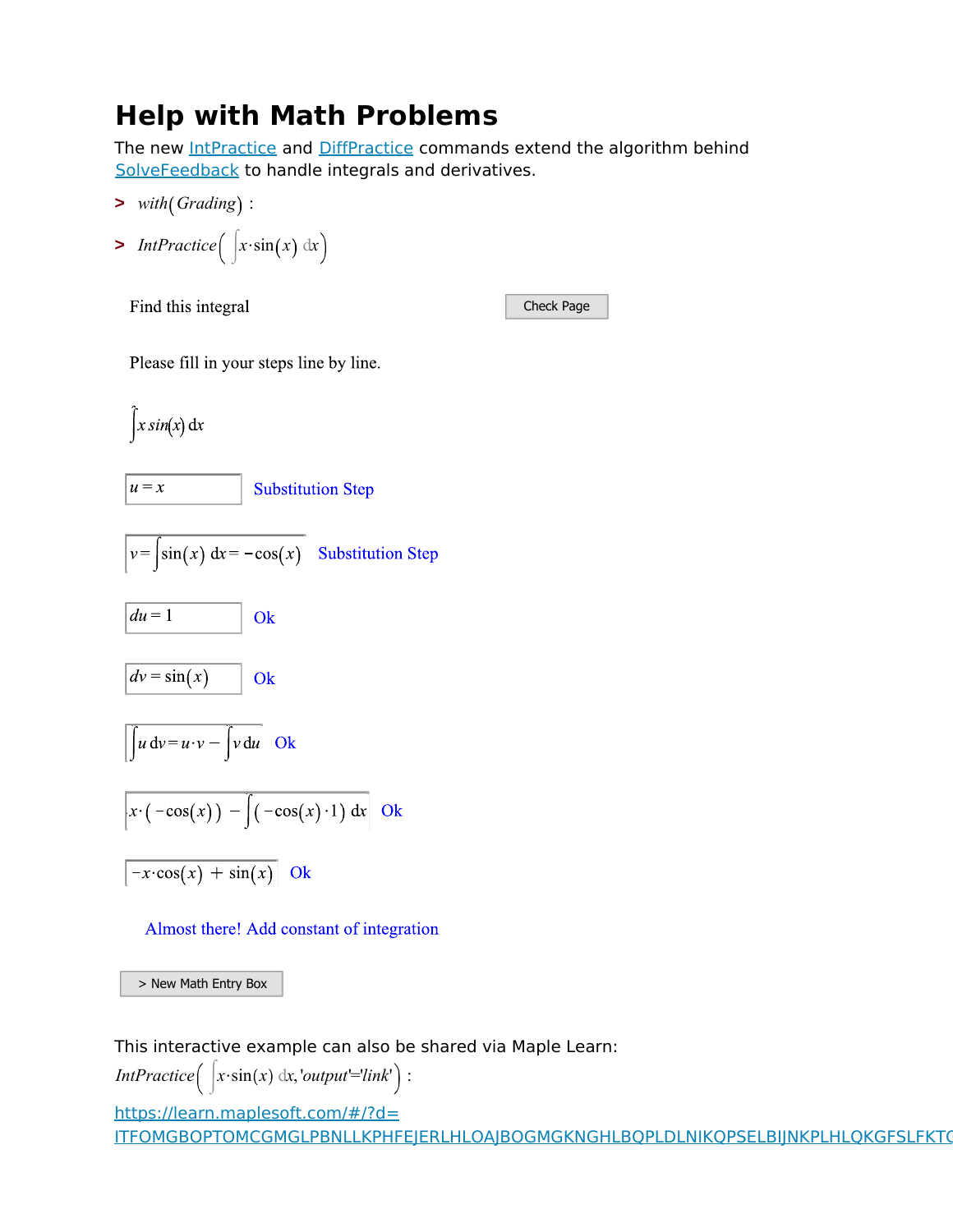# **Canvas-based Quizzes**

The Quiz command now has an option to supply a solution. The quiz question, verifier, new-problem generator and solution can return a canvas, which can be deployed to Maple Learn.

```
1
with(Grading):
 2 cv := Quiz(3
4
5
6
7
8
9
10
11
12
13
14
15
   "How many ways are there to choose $B balls from a sack containing $A di
   erent colored balls?",
         proc() evalb(Quiz:-Get(
   `$RESPONSE`) = binomial(Quiz:-Get(`$A`),Quiz:-Get(`$B`)) )
        end proc,
         proc() Quiz:-Set(`$A`=rand(5..10)());
                Quiz:-Set(`$B`=rand(1..4)());
                1;
        end proc,
         'solution' = proc()
               local a := Quiz:-Get(`$A`);
               local b := Quiz:-Get(`$B`);
              \lceil["Compute the Binomial Coefficient", %binomial(a,b) =
   `%/`(%factorial(a),`%*`(%factorial(b), `%+`(a,-b)!))],
                ["Result:", binomial(a,b)]]
         end,
         'output'='canvas'
   ):
```